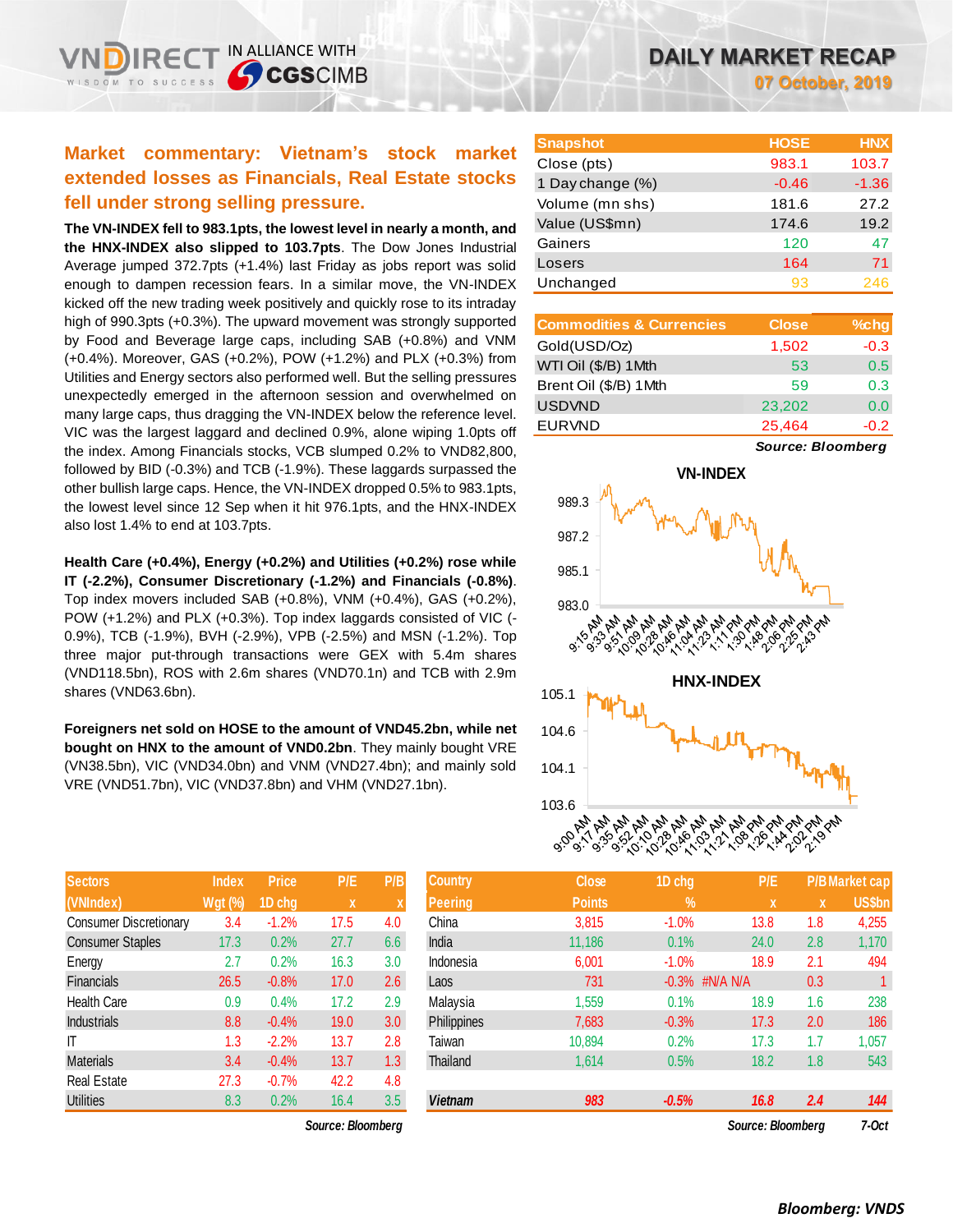## **Market News**

**Oil keeps falling on signs trade talks won't bring demand relief.** Oil kept falling after its biggest weekly drop since July as signs that reaching a comprehensive U.S.-China trade deal will be tough gave no respite from a worsening demand outlook. Futures in New York edged lower after losing 5.5% last week. Chinese officials are signaling they're increasingly reluctant to agree to a broad deal pursued by President Donald Trump, according to people familiar with the discussions, before highlevel talks between the two sides that are set to resume this week. *(Bloomberg)*

**Vietnam's seafood falls in grades because of IUU yellow card.** The European Union, which was once the second-biggest seafood export market for Vietnam, consuming 18% of its seafood exports, fell to fifth, with 13%, after giving Vietnam the yellow card. Seafood is one of the key economic sectors of Vietnam with export turnover always listed among top 5 key export items (together with electronics, textiles and garments and footwear). With export turnover of US\$7-8bn a year in the last three years and average growth rate of 7-15% per annum, it generates 5m regular jobs. The EU was once Vietnam's second biggest export market, just after the United States. Of its imports, the products caught in the sea including tuna, octopus, mackerel and crab had export turnover of US\$350-400m a year, or 30% of total turnover of seafood exports to the EU. However, according to the Vietnam Association of Seafood Exporters and Producers (VASEP) two years after receiving the EU's yellow card against Illegal, Unreported and Unregulated (IUU) fishing, Vietnam's seafood exports to the market dropped 6.5% to US\$390m in 2018. In the first eight months of the year, the export value was US\$251m, a decrease of 0.3% compared with the same period last year. The sharpest decrease was seen in the exports of tuna (-6.3%), cattlefish and octopus (-13.0%). All containers of seafood exports from yellow-card bearing countries have to undergo examination in origin. The process lasts about 3-4 weeks for one container, and it is costly, 500 pounds per container. However, the higher risk is that exports may be refused. The losses for the export of seafood to the EU when bearing yellow card could be up to 10,000 Euros per container. VASEP warned that the EU may give the red card if Vietnam cannot make improvements within six months after receipt of the yellow card. According to a representative of Hai Vuong Company in Khanh Hoa province, in the past, before the EU gave the yellow card, export consignments received customs clearance. But now it takes 7-10 days to follow procedures, which increases the export cost. Ngo Viet Hoai, deputy general director of Baseafood in Ba Ria-Vung Tau, also complained that his company had suffered heavily from the yellow-card warning, because 100% of the company's exports are caught in the sea, not from aquaculture. Meanwhile, Cao Thi Kim Lan, director of Bidifisco, said that the company had to reduce the proportion of exports to the EU to 40% because of the yellow card. "Previously, we exported US\$40m worth of seafood to the EU, but now we export US\$20-30m only," she said, adding that the export costs had increased by 15-20%. *(Vietnamnet.vn)*

# **Coverage Universe Update**

### **Vietjet Air JSC (VJC VN) – Initiation Report – HOLD (+5.7%)**

### **Eye on aircraft delivery timeline**

**VJC reported unexciting 1H19 results due in part to delayed aircraft delivery.** 1H19 topline grew only 15.7% yoy, far below the strong growth seen in 1H17 and 1H18 (30.8% and 29.2%, respectively) and fulfilled only 45.8% of the company's annual target. 1H19 net profit recorded a modest growth of 4.3% to come in at 38.6% of the company's guidance. Core business growth cooled down due to slow fleet expansion. VJC's capacity (in terms of available seat kilometer) only increased 15% yoy in 1H19, far below the 1H18 growth of 45% yoy, per our estimation. 1H19 core revenue rose 17% yoy thanks mainly to surging ancillary revenue (+43% yoy), which offset the weak growth of passenger revenue (+9% yoy).

**We believe the slow fleet expansion cannot be resolved in near term.** According to our observation, the supply of narrow-body aircraft will continue to fall behind demand, which will affect the airlines with large order (especially A321neo and Boeing 787 Max). We expect VJC could receive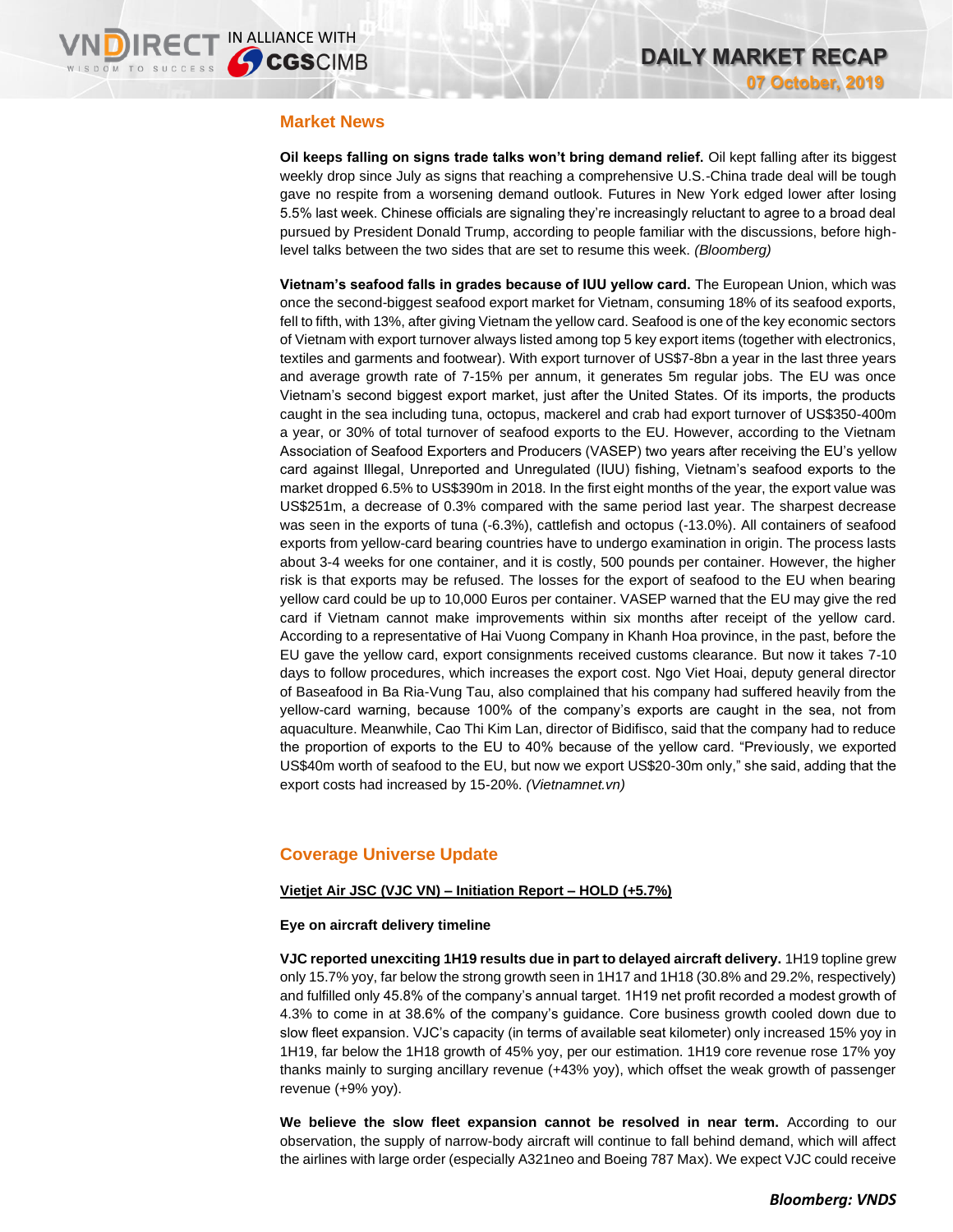four A321neo aircrafts in the last four months of 2019 (eight in total for the whole of 2019), thus increasing its fleet size to 71. For FY2019-22F, we expect VJC could add another 23 aircrafts (net increase), thus achieving a CAGR of 12% in capacity, far below the 42% rate seen in FY2014-18.

**DAILY MARKET RECAP** 

**07 October, 2019**

**We expect an improvement in 2H19F and a brighter outlook in FY20F.** We expect VJC's core EBIT to recover 3% yoy in 2H19F, after a drop of 29% yoy in 1H19 regarding more aircrafts to be delivered. For FY19F, we expect core EBIT to decrease 12.5% yoy but a 20% yoy jump in aircraft trading pretax profit could help net profit to grow at a modest rate of 3% yoy. For FY20F, we expect a ramp-up in aircraft delivery, which will bring a soft improvement in GM and a stronger S&LB business growth. Consequently, FY20F net profit is estimated to grow 18.1% yoy.

**Reiterate HOLD with TP of VND142,200/share.** We maintain a neutral view on VJC's FY19F performance but expect a better FY20 outlook. We believe current valuation is relatively fair regarding the recent price rally on the back of treasury stock buy-back and the inclusion into ETFs. Re-rating catalyst includes faster-than-expected aircraft delivery. Main risks to our call are: (1) jet fuel price volatility, (2) higher-than-expected competition from new players.

*Read the full report: [HERE](https://apc01.safelinks.protection.outlook.com/?url=https%3A%2F%2Fnhanha-public-api.vndirect.com.vn%2Fclick%2FOGE0ODlmZDA2ODYwMjZlMjAxNjg5OGJlM2IzNDMxODU%3D%2FNzEyN2UyNzA5MDQ5NDViOGJmNDBkMTQ4NTJlMDE2YWY%3D%2F7127e270904945b8bf40d14852e016af-VJC_Update_20191007_HOLD.pdf%2FcmVzZWFyY2hAdm5kaXJlY3QuY29tLnZu%2FMTAxNDI%3D&data=01%7C01%7Ctrung.phanthanh%40vndirect.com.vn%7C9c63ce315181457b6f9508d74ae1fad0%7C205877dd7b5242a0869607cbd63de0f4%7C0&sdata=BnReh4ys%2Bbrnsf68hB0F%2Fg350flNZw%2FoISKDAPT25Vk%3D&reserved=0)*

## **Market Strategy**

### **3Q19 GDP surprised on the upside**

**Contracted supply pushed domestic hog prices upwards**. According to data from Agromonitor,

**The strongest GDP growth in nine years.** Vietnam's real GDP growth accelerated more than we estimated in 3Q19 to 7.3% yoy (2Q19: 6.7%). This was due to higher contribution from manufacturing sector  $(2.3\%$  pts vs.  $2.1\%$  pts in  $2Q19$ ), financial services  $(0.6\%$  pt vs.  $0.3\%$  pt in  $2Q19$ ) and consumption (0.8% pt vs. 0.7% pt in 2Q19). As a result, Vietnam's 9M19 GDP growth expanded by 6.98%, marking the strongest expansion since 2010.

**Manufacturing output dominated sectorial gains.** The agriculture sector posted slower growth (+1.5% yoy vs. 2.0% in 2Q19) due to climate change and African swine fever. However, other major sectors were mostly stronger: mining (+4.5% yoy vs. 3.2% in 2Q19) due to higher coal production, manufacturing (+11.7% yoy vs. 10.9% in 2Q19) thanks to a recovery in electronics production, and construction (+9.0% yoy vs. 8.6% in 2Q19). Retail sales rose 8.7% yoy in 3Q19 (vs. +8.3% in 2Q19) thanks to strong consumer confidence amid low inflation. Headline inflation was 2.23% in 3Q19 vs. 2.65% in 2Q19.

**Private capex surged while public investment remained sluggish.** Total investment improved slightly to 10.3% yoy in 9M19 (vs. 10.2% in 1H19), on stronger private investment (+16.9% in 9M19 vs. 16.4% in 1H19) which was supported by favourable credit conditions and pro-business government policies. Meanwhile, public investments remained subdued (+3.0% yoy in 9M19 and 1H19). Government spending on investment and development declined 9.6% yoy in 9M19.

**Room to ease fiscal and monetary policy.** Though external headwinds were less pronounced than anticipated, in Sep 2019, the State Bank of Vietnam (SBV) made its first policy rate cut of 0.25% pt since 2017 as global trade tensions remain a concern. In our view, external risks to growth and a resilient dong could prompt SBV to cut rates further. As the State Budget had a surplus of VND66,500bn in mid-Sep 2019, we think public investment disbursement could gradually pick up, supporting economic growth in 2020F. We upgrade our GDP forecast for 2019F to 7.0% (vs. 6.6% previously) and for 2020F to 6.7% (vs. 6.5% previously) on the back of continued strength in manufacturing (+11.0% in 2019F and 10.0% in 2020F) and domestic demand (+8.5% in 2019F and 8.0% in 2020F).

*Read the full report: [HERE](https://apc01.safelinks.protection.outlook.com/?url=https%3A%2F%2Fnhanha-public-api.vndirect.com.vn%2Fclick%2FOGE0ODlmZDA2ODYwMjZlMjAxNjg5OGJlM2IzNDMxODU%3D%2FZGYwMjE3MzgyZmEwNDJhMWI1OTU1NTAxY2NkYWM3ODQ%3D%2Fdf0217382fa042a1b5955501ccdac784-Economic_Update_Vietnam_20191007.pdf%2FcmVzZWFyY2hAdm5kaXJlY3QuY29tLnZu%2FMTAxNjM%3D&data=01%7C01%7Ctrung.phanthanh%40vndirect.com.vn%7C3523b653de4648d1550108d74b033ed9%7C205877dd7b5242a0869607cbd63de0f4%7C0&sdata=paSpG6DVeUH9QPRWv7kWfakJGAtQw%2BvB0wkePDTmBMU%3D&reserved=0)*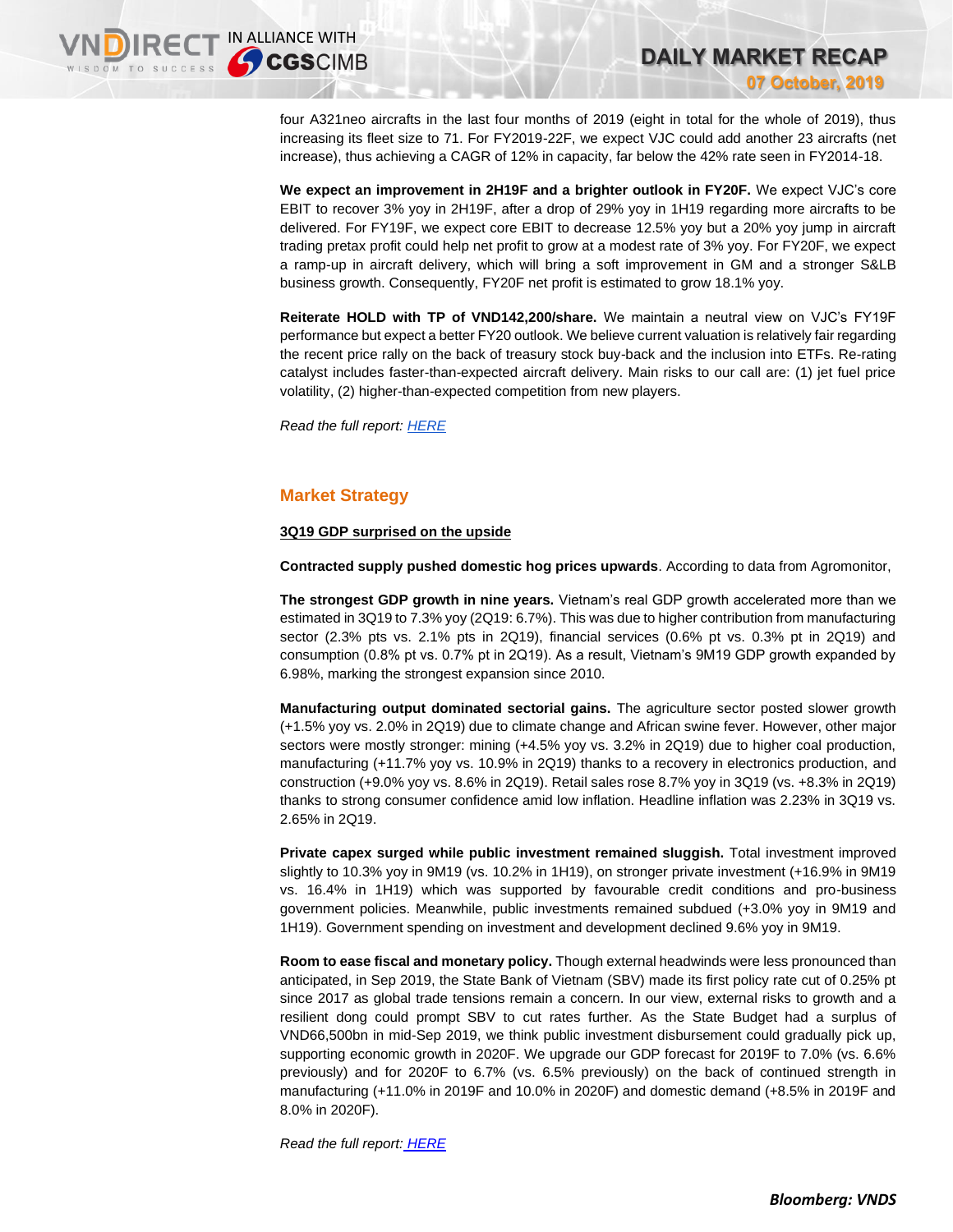

# **Notable Corporate Events**

**Bank for Foreign Trade of Vietnam (VCB VN) - 9M19 business results:** The bank said it made a before-tax profit of VND17,592bn in 9M19, up nearly 51% yoy. ROAA and ROAE reached 1.65% and 25.75%, respectively, showing strong increase from 2018 and above the industry's rates in general. *(Cafef.vn)*

*<to be continued>*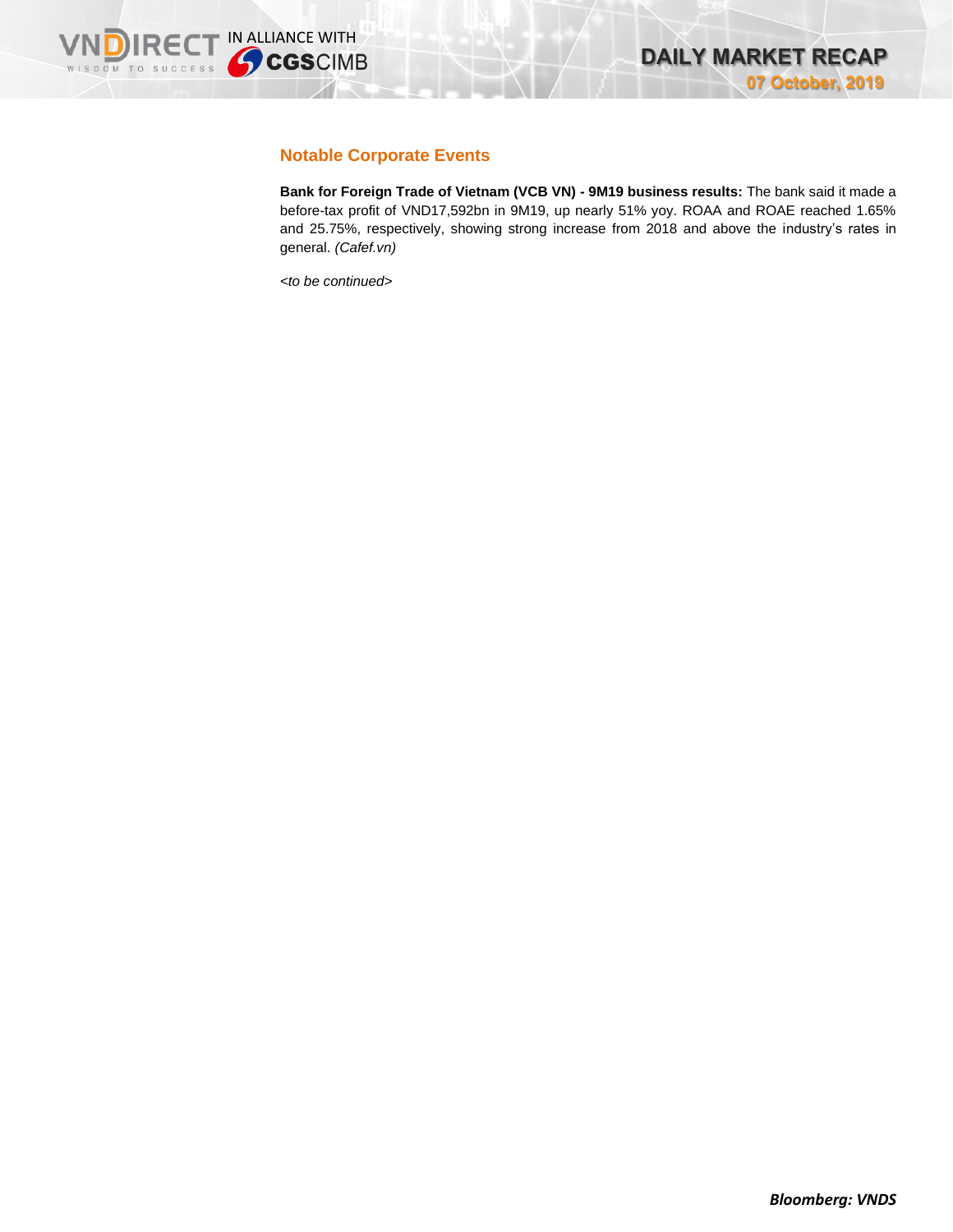# **DAILY MARKET RECAP 07 October, 2019**

# **COVERAGE SUMMARY**

WISDOM TO SUCCESS

VND

IRECT IN ALLIANCE WITH

| Ticker          | <b>Close</b><br>price | <b>Adjusted</b><br>target<br>price | <b>Dividend</b><br>yield | <b>Potential</b><br>return | <b>Rating</b> | Investment thesis summary/Update                                                                                                                                                                                                                                                                                                                                                                                                                                                                                                       | Latest<br>report |
|-----------------|-----------------------|------------------------------------|--------------------------|----------------------------|---------------|----------------------------------------------------------------------------------------------------------------------------------------------------------------------------------------------------------------------------------------------------------------------------------------------------------------------------------------------------------------------------------------------------------------------------------------------------------------------------------------------------------------------------------------|------------------|
| PC <sub>1</sub> | 20,000                | 24,500                             | 0.0%                     | 22.5%                      | <b>ADD</b>    | 1. Robust backlog in 2019F. According to the company, the total<br>backlog of the grid erection and installation segment is estimated<br>at VND2,829bn at the beginning of 2019<br>2. Promising outlook for hydropower segment. Investments in<br>hydropower have gradually helped improved PC1's earnings<br>quality thanks to high margins and recurring, stable revenues.<br>1. LPB has embarked on an extensive branch network expansion                                                                                           | <b>Link</b>      |
| <b>LPB</b>      | 7,300                 | 10,000                             | 0.0%                     | 37.0%                      | ADD           | initiative that is unmatched by other banks.<br>2. Potential for a boost in fee income from bancassurance.<br>3. LPB is considering migrating to HOSE. A listing on HOSE will<br>increase liquidity for LPB                                                                                                                                                                                                                                                                                                                            | Link             |
| <b>NLG</b>      | 28,600                | 39,600                             | 1.7%                     | 40.2%                      | <b>ADD</b>    | 4. High dividend yield on a low valuation.<br>1. Project delay has led to haircut of our FY18F presales estimate.<br>2. Project licenses bode well for FY19F launches.<br>3. New land parcel acquired in Dec to support long term growth.<br>1. ACV is a robust long-term bet on the aviation growth story than                                                                                                                                                                                                                        | <b>Link</b>      |
| <b>ACV</b>      | 74,500                | 105,000                            | 0.0%                     | 40.9%                      | ADD           | even a basket of domestic airline stocks.<br>2. MOT's divestment of ACV stake to be a significant catalyst.<br>3. High return on capital and superior growth prospects justify<br>valuation premium.                                                                                                                                                                                                                                                                                                                                   | <b>Link</b>      |
| <b>DPM</b>      | 14,200                | 17,300                             | 7.0%                     | 28.9%                      | <b>ADD</b>    | 1. Core urea business could face near-term margin pressure due<br>to the expected increases in gas input prices, which will outweigh<br>ASP recovery, in our view.<br>2. NH3-NPK project is the earnings growth driver over the next few<br>years, contributing 1.4-2.6tr annually to revenue starting from<br>2018F. However high interest expense and D&A burden could<br>result in annual losses in 2019-20F.<br>3. Pending VAT policy change in Vietnam is expected to boost<br>DPM's gross margin by 2-3% pts from 2019F onwards. | Link             |
| QNS             | 29,800                | 44,300                             | 1.7%                     | 50.3%                      | ADD           | 1. QNS is the leading branded soymilk player in Vietnam and a<br>major sugar producer.<br>2. The company commanded 82% market share of the packaged<br>soymilk market and accounted for around 10% of total nationwide<br>sugar supply in 2017.                                                                                                                                                                                                                                                                                        | Link             |
| <b>LTG</b>      | 24,100                | 27,300                             | 6.6%                     | 19.9%                      | <b>ADD</b>    | 1. Market leader in the CPC segment with 21% market share (vs.<br>second largest player VFG with 8.3% market share). LTG could<br>easily maintain the market leadership in the segment thanks to (1)<br>extensive distribution network, and (2) established long-term<br>relationships with suppliers.<br>2. Long-term strategy is to focus on the Agrifood segment with<br>high potential in export markets such as China, Philippines,<br>Indonesia, etc.<br>3. LTG is trading far below its domestic peers.                         | Link             |
| VCB             | 82,800                | 83,200                             | 1.0%                     | 1.5%                       | <b>HOLD</b>   | 1. Solid core earnings growth with earnings from divestment and<br>bancassurance deals creating uncaptured upside<br>2. Strongly positioned to penetrate the retail banking segment.<br>3. Well-regarded bank with best-in-class asset quality and strong<br>deposit franchise.<br>4. Successful private placement enhanced capital buffers.                                                                                                                                                                                           | <u>Link</u>      |
| <b>MBB</b>      | 22,400                | 31,500                             | 0.0%                     | 40.7%                      | <b>ADD</b>    | 1. Solid earnings on improving NIM and strong fee income growth<br>with huge room to continue to boost asset yields.<br>2. Continued shift towards retail lending supports NIM expansion.<br>3. Dynamic strategy to boost fee income.<br>4. Prudent risk management evinced by a clean balance sheet                                                                                                                                                                                                                                   | Link             |
| <b>VPB</b>      | 21,750                | 21,200                             | 0.0%                     | $-2.5%$                    | <b>HOLD</b>   | 1. The leading market player in consumer finance with high returns<br>on capital.<br>2. Stricter credit controls hampered earnings growth in FY18.<br>3. More digitalisation initiatives to grow fee income and cut costs.<br>VPB has launched a new digital platform in SME banking, retail<br>banking and consumer finance.                                                                                                                                                                                                          | <b>Link</b>      |
| <b>TCM</b>      | 23,750                | 28,200                             | 2.2%                     | 21.0%                      | <b>ADD</b>    | 1. The only vertically-integrated textile manufacturer in Vietnam.<br>2. Sears's bankruptcy will dent FY18 and FY19F earnings.<br>3. EVFTA is expected to confer a competitive advantage to TCM<br>due to "Fabric forward Rules of Origin"                                                                                                                                                                                                                                                                                             | <b>Link</b>      |
| <b>HPG</b>      | 21,300                | 26,139                             | 0.0%                     | 22.7%                      | ADD           | 1. We believe HPG will further consolidate its domestic market<br>share.<br>2. Higher sales volume but lower ASP<br>3. Slight delay and capex overruns on the second phase of Dung<br>Quat Steel Complex project.                                                                                                                                                                                                                                                                                                                      | <b>Link</b>      |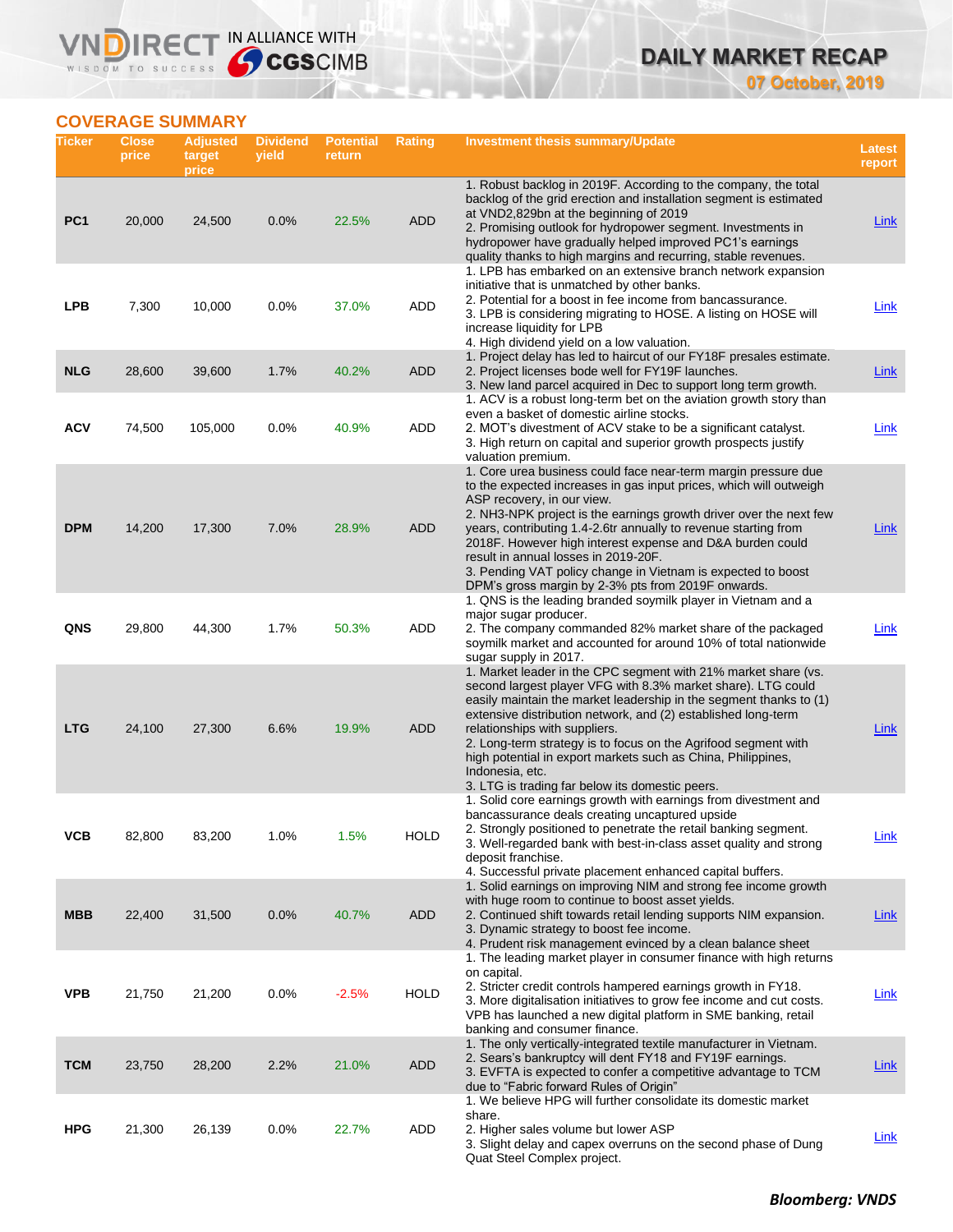# **DAILY MARKET RECAP**

**07 October, 2019**

| Ticker     | <b>Close</b><br>price | <b>Adjusted</b><br>target<br>price | <b>Dividend</b><br>yield | <b>Potential</b><br>return | Rating        | Investment thesis summary/Update                                                                                                                                                                                                                                                                                                                                                                                                                                                    | Latest<br>report |
|------------|-----------------------|------------------------------------|--------------------------|----------------------------|---------------|-------------------------------------------------------------------------------------------------------------------------------------------------------------------------------------------------------------------------------------------------------------------------------------------------------------------------------------------------------------------------------------------------------------------------------------------------------------------------------------|------------------|
| <b>PVT</b> | 16,750                | 21,000                             | 6.2%                     | 31.6%                      | <b>ADD</b>    | 1. A beneficiary of secular oil and gas demand growth in Vietnam<br>with stable cash flow and a robust business model.<br>2. PVT boasts a stable business model with assured annual<br>transportation volumes and long-term charter rates.<br>3. We see the ongoing fleet rejuvenation benefitting PVT's long-<br>term prospects.                                                                                                                                                   | Link             |
| <b>STK</b> | 18,900                | 25,200                             | 8.0%                     | 41.3%                      | ADD           | 1. Second-largest synthetic fiber manufacturer in Vietnam.<br>2. STK is a direct beneficiary of CPTPP and the US-China trade<br>war.<br>3. Trang Bang 5 (TB5) project's commercial operations will start in<br>1Q19F.                                                                                                                                                                                                                                                               | Link             |
| <b>AAA</b> | 14,950                | 25,300                             | 13.6%                    | 82.8%                      | <b>ADD</b>    | 1. AAA is the largest plastic packaging manufacturer and exporter<br>in South East Asia, with current production capacity of 8,000<br>tonnes/month.<br>2. AAA will be able to capture market share globally in countries<br>such as Japan and the U.S.<br>3. AAA aims to expand its production and adopt effective cost<br>controls.                                                                                                                                                | Link             |
| <b>PNJ</b> | 79.000                | 88,000                             | 2.9%                     | 14.3%                      | <b>HOLD</b>   | 1. PNJ is leading the jewellery market in Vietnam with an<br>estimated 30% market share in the branded segment in 2018, per<br>management.<br>2. Extensive store network and still expanding.<br>3. Sustained momentum at PNJ Gold and anticipated turnaround<br>at PNJ Silver to drive strong topline growth.                                                                                                                                                                      | <b>Link</b>      |
| <b>KDH</b> | 25,200                | 28,300                             | 2.0%                     | 14.3%                      | <b>HOLD</b>   | 1. KDH owns 500ha land bank in the inner city area of HCMC<br>following its recent merger with Binh Chanh Construction &<br>Investment (BCI, Unlisted).<br>2. Its strategy to develop mid-range condos and gated townhouse<br>communities makes for a diversified range of products and lowers<br>market risk.<br>3. We believe KDH's high quality housing developments have<br>helped it to establish its brand name among prospective buyers,<br>driving strong sales absorption. | Link             |
| <b>DCM</b> | 7,400                 | 8,900                              | 12.2%                    | 32.4%                      | ADD           | 1. Parent company PVN guarantees 12% ROE for the company's<br>urea operations in FY15-18F, protecting DCM from adverse<br>market movements.<br>2. Changes to Vietnam's VAT policy in 2018-19F could help<br>expand DCM's gross margin by 3-4% from 2019F onwards, in our<br>view.<br>3. Uncertainty around 2019F input gas price policy, however, is a<br>major risk that could counter positive effects of VAT policy change.                                                      | Link             |
| <b>VTP</b> | 130,400               | 111,000                            | 1.1%                     | $-13.7%$                   | <b>REDUCE</b> | 1. High growth company in a fast-evolving industry.<br>2. VTP's market share gains can be attributed to advanced<br>technology and strong infrastructure.<br>3. VTP's core sales is expected to grow at a CAGR of 48.5% to<br>2020.<br>4. Healthy financial status with strong cash reserves and high<br>ROE.                                                                                                                                                                       | Link             |
| <b>ACB</b> | 23,200                | 30,400                             | 4.3%                     | 35.3%                      | ADD           | 1. Well-established retail brand name and customer base.<br>2. Large retail customer base enables a strong fee income<br>franchise.<br>3. Legacy issues resolved, resulting in a healthy balance sheet.                                                                                                                                                                                                                                                                             | <b>Link</b>      |
| <b>GAS</b> | 100,700               | 105,700                            | 5.7%                     | 10.7%                      | <b>HOLD</b>   | 1. Flat oil price outlook could weigh on sales growth<br>2. Depleting gas supply puts pressure on input costs<br>3. Demand and capacity expansion to partly offset rising costs                                                                                                                                                                                                                                                                                                     | <b>Link</b>      |
| <b>PVS</b> | 18,600                | 24,600                             | 3.8%                     | 36.0%                      | ADD           | 1. A diversified oilfield services company with strong financial<br>health<br>2. Key beneficiary of Vietnam's push for renewed dry gas reserves<br>3. Strong earnings growth expected in FY18-21F                                                                                                                                                                                                                                                                                   | Link             |
| <b>PVD</b> | 16,800                | 19,600                             | 0.0%                     | 16.7%                      | ADD           | 1. PVD's rig fleet as young enough to benefit from anticipated<br>global oilfield services market upturn<br>2. We differ in expecting PVD's profitability to turn around in FY19-<br>21F                                                                                                                                                                                                                                                                                            | <b>Link</b>      |
| MSH        | 58,000                | 66,600                             | 6.3%                     | 21.1%                      | ADD           | 1. MSH leads position in apparel manufacturing industry, solidified<br>by a strong customer base of global premium fashion brands.<br>2. A change in product mix with larger contribution from high-<br>margin FOB (Free on Board) apparel production is expected to be<br>the near-term growth driver.                                                                                                                                                                             | <b>Link</b>      |

IRECT IN ALLIANCE WITH

**VND** 

WISDOM TO SUCCESS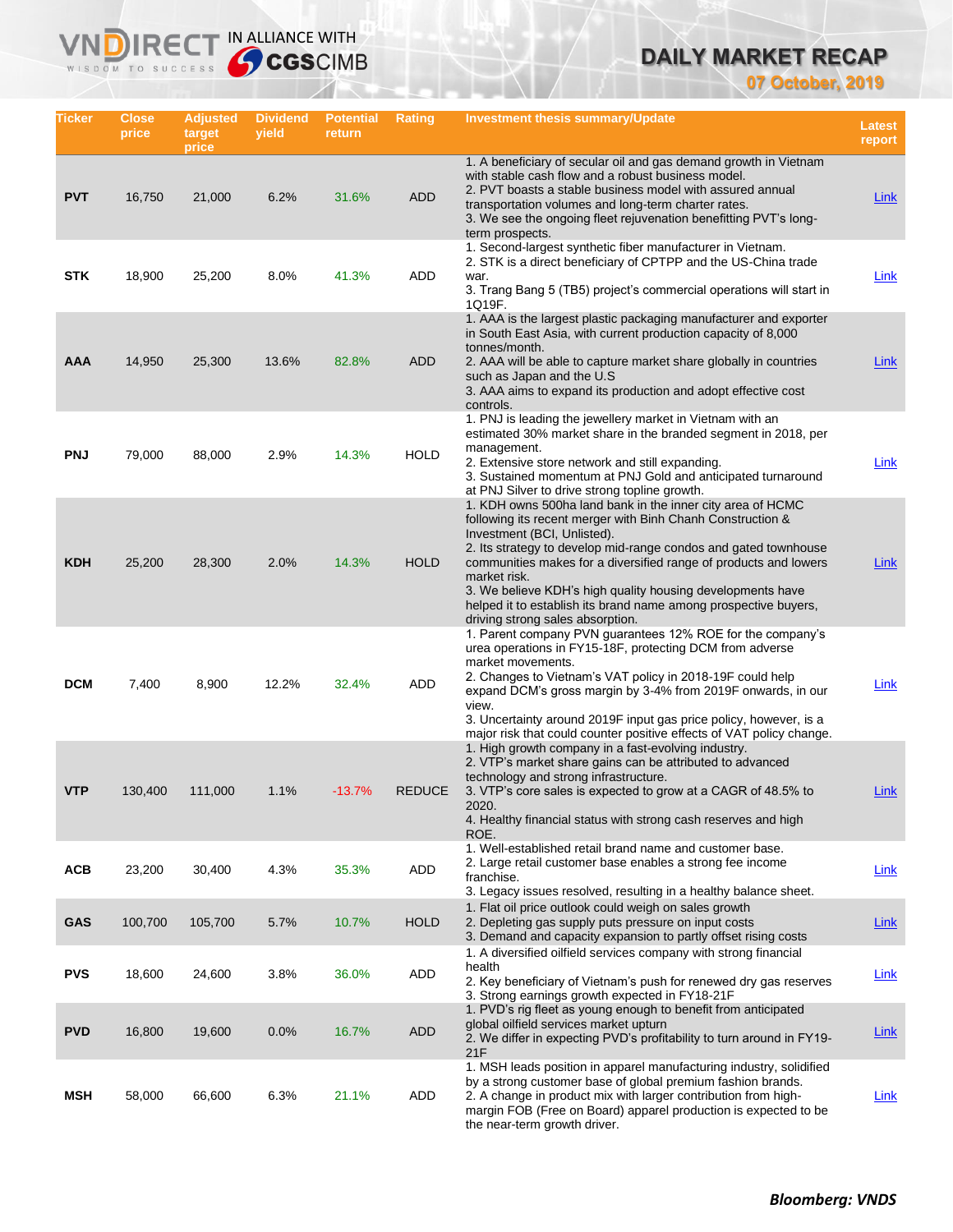# **DAILY MARKET RECAP**

**07 October, 2019**

| <b>Ticker</b> | <b>Close</b><br>price | <b>Adjusted</b><br>target<br>price | <b>Dividend</b><br>yield | <b>Potential</b><br>return | Rating      | <b>Investment thesis summary/Update</b>                                                                                                                                                                                                                                                                                                             | <b>Latest</b><br>report |
|---------------|-----------------------|------------------------------------|--------------------------|----------------------------|-------------|-----------------------------------------------------------------------------------------------------------------------------------------------------------------------------------------------------------------------------------------------------------------------------------------------------------------------------------------------------|-------------------------|
| <b>MWG</b>    | 121,000               | 140,700                            | 1.2%                     | 17.5%                      | <b>ADD</b>  | 1. Mobile World Investment Corporation (MWG) is the largest<br>consumer electronics retailer in term of both revenue and<br>earnings.<br>2. We see long-term potential in the grocery retail business,<br>underpinned by: 1) high-growth segment to lure both local and<br>foreign retailers; and 2) improving performance of BHX in late-<br>2018. | Link                    |
| <b>POW</b>    | 13,000                | 18,334                             | 0.0%                     | 41.0%                      | <b>ADD</b>  | 1. The leading gas-fired power producer in Vietnam<br>2. Riding the anticipated power shortage in the South of Vietnam<br>3. Well-positioned to excel in the competitive electricity market<br>4. Vigorous 2019F outlook, solid EPS growth of 16.6% over FY18-<br>21F                                                                               | <b>Link</b>             |
| <b>TCB</b>    | 23,150                | 27,400                             | 0.0%                     | 18.4%                      | <b>ADD</b>  | 1. Unique ecosystem banking approach that is unmatched by<br>rivals.<br>2. TCB has the strongest and most diversified non-II franchise.<br>3. Advanced technology enables customer-centric system.<br>4. Potential re-rating catalysts and downside risks.                                                                                          | Link                    |
| <b>PPC</b>    | 26,050                | 27,879                             | 9.6%                     | 16.7%                      | <b>ADD</b>  | 1. Stable operation despite its aged power plants<br>2. Reduced exposure to coal shortage risk<br>3. Decent dividend story                                                                                                                                                                                                                          | Link                    |
| <b>VIB</b>    | 17,900                | 21,200                             | 2.8%                     | 21.2%                      | <b>ADD</b>  | 1. Rising retail lending exposure bolstered earning growth<br>2. VIB is active in product innovation and technology development                                                                                                                                                                                                                     | <b>Link</b>             |
| <b>KBC</b>    | 14,950                | 17,500                             | 6.7%                     | 23.7%                      | ADD         | 1. Leading Northern IP operator with the second-largest land bank<br>2. Residential property to be a key revenue growth driver in FY19-<br>20F                                                                                                                                                                                                      | Link                    |
| <b>VNM</b>    | 129,100               | 155,600                            | 3.5%                     | 24.0%                      | <b>ADD</b>  | 1. Domestic dairy consumption recovery to be key catalyst<br>2. Innovation and diversified client targets to continue driving growth<br>3. We expect earnings to grow 3.6% yoy in FY19F on higher tax,<br>but record double digit growth in FY20-21F.                                                                                               | Link                    |
| <b>VHM</b>    | 89,000                | 104,300                            | 1.1%                     | 18.3%                      | <b>ADD</b>  | 1. Sizeable land bank to secure pipeline for at least 15 years<br>2. Giant enters the mid-range housing market<br>3. Solid earnings outlook for FY19-21F                                                                                                                                                                                            | Link                    |
| <b>VJC</b>    | 137,400               | 142,200                            | 2.2%                     | 5.7%                       | <b>HOLD</b> | 1. VJC reported unexciting 1H19 results due in part to delayed<br>aircraft delivery.<br>2. We believe the slow fleet expansion cannot be resolved in near<br>term.<br>3. We expect an improvement in 2H19F and a brighter outlook in<br>FY20F.                                                                                                      | Link                    |

**VNDIRECT IN ALLIANCE WITH**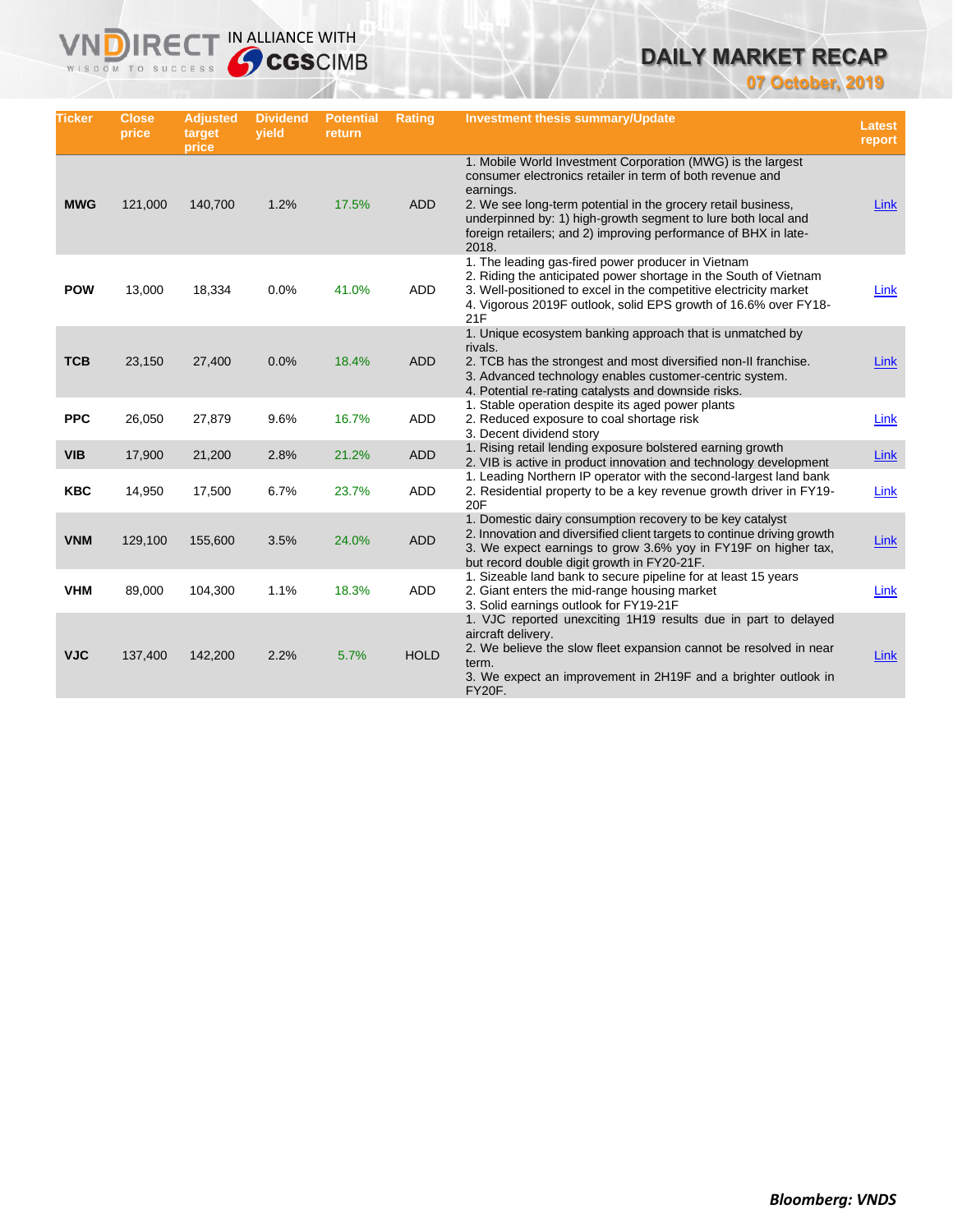## **MARKET MOVEMENTS**

WISDOM TO SUCCESS

| <b>HOSE</b>        |              |     |      |         |              |
|--------------------|--------------|-----|------|---------|--------------|
| <b>Top gainers</b> |              |     |      |         | <b>VND</b>   |
| <b>Ticker</b>      | Last         | Cha | %chq | Vol.    | <b>Index</b> |
|                    | <b>Price</b> |     |      |         | impact       |
| FTM                | 4.440        | 290 | 6.99 | 503,810 | 0.004        |
| <b>ADS</b>         | 10,750       | 700 | 6.97 | 12,030  | 0.005        |
| <b>JVC</b>         | 3,860        | 250 | 6.93 | 1.20MLN | 0.008        |
| <b>DXV</b>         | 3,260        | 210 | 6.89 | 2,410   | 0.001        |
| <b>SGT</b>         | 7,000        | 450 | 6.87 | 8,360   | 0.010        |

**VNDIRECT IN ALLIANCE WITH** 

| --                | .            | $\sim$   |         | <u></u> |              | .                 | <b>01000</b> | ---       | ---      | .      | ----       |
|-------------------|--------------|----------|---------|---------|--------------|-------------------|--------------|-----------|----------|--------|------------|
|                   |              |          |         |         |              |                   |              |           |          |        |            |
| <b>Top losers</b> |              |          |         |         | <b>VND</b>   | <b>Top losers</b> |              |           |          |        | <b>VND</b> |
| <b>Ticker</b>     | Last         | Chg      | $%$ chg | Vol.    | <b>Index</b> | Ticker            | Last         | Chg       | $%$ chg  | Vol.   | Index      |
|                   | <b>Price</b> |          |         |         | impact       |                   | <b>Price</b> |           |          |        | impact     |
| PIT               | 4,280        | $-320$   | $-6.96$ | 430     | $-0.001$     | <b>ACM</b>        | 400          | $-100$    | $-20.00$ | 13.500 | $-0.005$   |
| <b>DHM</b>        | 3,910        | $-290$   | $-6.90$ | 30      | $-0.003$     | <b>HKB</b>        | 600          | $-100$    | $-14.29$ | 90,400 | $-0.005$   |
| <b>VDS</b>        | 7,580        | $-520$   | $-6.42$ | 75,000  | $-0.015$     | CTT               | 7,200        | $-800$    | $-10.00$ | 1,000  | $-0.002$   |
| <b>SZL</b>        | 45,000       | $-2,800$ | $-5.86$ | 110,250 | $-0.017$     | <b>TTZ</b>        | 5.400        | $-600$    | $-10.00$ | 200    | $-0.002$   |
| GAB               | 10,500       | -600     | $-541$  | 43.930  | -0.002       | VCS               | 95.500       | $-10.600$ | $-9.99$  | 20MLN  | $-0.357$   |

|               | <b>Top index movers</b> |       |         |         | <b>VND</b>   |
|---------------|-------------------------|-------|---------|---------|--------------|
| <b>Ticker</b> | Last                    | Cha   | $%$ chq | Vol.    | <b>Index</b> |
|               | <b>Price</b>            |       |         |         | impact       |
| <b>SAB</b>    | 260,000                 | 2,000 | 0.78    | 11,360  | 0.378        |
| <b>VNM</b>    | 129,100                 | 500   | 0.39    | 833,680 | 0.257        |
| <b>GAS</b>    | 100,700                 | 200   | 0.20    | 224.250 | 0.113        |
| <b>POW</b>    | 13,000                  | 150   | 1.17    | 2.55MLN | 0.104        |
| <b>PLX</b>    | 58,200                  | 200   | 0.34    | 514.690 | 0.076        |

|               | <b>VND</b><br><b>Top index laggers</b> |          |         |         |              |  |  |  |  |  |  |  |  |
|---------------|----------------------------------------|----------|---------|---------|--------------|--|--|--|--|--|--|--|--|
| <b>Ticker</b> | Last                                   | Cha      | %chq    | Vol.    | <b>Index</b> |  |  |  |  |  |  |  |  |
|               | <b>Price</b>                           |          |         |         | impact       |  |  |  |  |  |  |  |  |
| VIC           | 117,000                                | $-1,000$ | $-0.85$ | 467.120 | $-0.987$     |  |  |  |  |  |  |  |  |
| <b>TCB</b>    | 23,150                                 | $-450$   | $-1.91$ | 2.96MLN | $-0.464$     |  |  |  |  |  |  |  |  |
| <b>BVH</b>    | 70,700                                 | $-2,100$ | $-2.88$ | 377.380 | $-0.434$     |  |  |  |  |  |  |  |  |
| <b>VPB</b>    | 21,750                                 | $-550$   | $-2.47$ | 6.79MLN | $-0.398$     |  |  |  |  |  |  |  |  |
| <b>MSN</b>    | 76,500                                 | $-900$   | $-1.16$ | 357,580 | $-0.310$     |  |  |  |  |  |  |  |  |

| <b>HOSE</b>        |              |     |         |         |              | <b>HNX</b>         |              |     |         |         |              |
|--------------------|--------------|-----|---------|---------|--------------|--------------------|--------------|-----|---------|---------|--------------|
| <b>Top gainers</b> |              |     |         |         | <b>VND</b>   | <b>Top gainers</b> |              |     |         |         | <b>VND</b>   |
| Ticker             | Last         | Chg | $%$ chq | Vol.    | <b>Index</b> | Ticker             | Last         | Chg | $%$ chg | Vol.    | <b>Index</b> |
|                    | <b>Price</b> |     |         |         | impact       |                    | <b>Price</b> |     |         |         | impact       |
| <b>FTM</b>         | 4,440        | 290 | 6.99    | 503.810 | 0.004        | <b>HTP</b>         | 5,800        | 500 | 9.43    | 100     | 0.000        |
| ADS                | 10,750       | 700 | 6.97    | 12,030  | 0.005        | IDJ                | 6,100        | 500 | 8.93    | 445.600 | 0.017        |
| JVC                | 3,860        | 250 | 6.93    | 1.20MLN | 0.008        | <b>PGT</b>         | 4,900        | 400 | 8.89    | 3,000   | 0.002        |
| <b>DXV</b>         | 3,260        | 210 | 6.89    | 2,410   | 0.001        | S74                | 4,900        | 400 | 8.89    | 100     | 0.002        |
| SGT                | 7,000        | 450 | 6.87    | 8,360   | 0.010        | TST                | 6,600        | 500 | 8.20    | 100     | 0.002        |

| <b>Top losers</b> |              |          |         |         | <b>VND</b>   | <b>Top losers</b> |              |           |          |               | <b>VND</b>   |
|-------------------|--------------|----------|---------|---------|--------------|-------------------|--------------|-----------|----------|---------------|--------------|
| <b>Ticker</b>     | Last         | Chg      | $%$ chq | Vol.    | <b>Index</b> | Ticker            | Last         | Chg       | $%$ chq  | Vol.          | <b>Index</b> |
|                   | <b>Price</b> |          |         |         | impact       |                   | <b>Price</b> |           |          |               | impact       |
| PIT               | 4,280        | $-320$   | $-6.96$ | 430     | $-0.001$     | <b>ACM</b>        | 400          | -100      | $-20.00$ | 13.500        | $-0.005$     |
| <b>DHM</b>        | 3,910        | $-290$   | $-6.90$ | 30      | $-0.003$     | <b>HKB</b>        | 600          | $-100$    | $-14.29$ | 90,400        | $-0.005$     |
| VDS               | 7.580        | $-520$   | $-6.42$ | 75.000  | $-0.015$     | CTT               | 7,200        | -800      | $-10.00$ | 1,000         | $-0.002$     |
| <b>SZL</b>        | 45,000       | $-2.800$ | $-5.86$ | 110.250 | $-0.017$     | TTZ               | 5.400        | $-600$    | $-10.00$ | 200           | $-0.002$     |
| GAB               | 10,500       | $-600$   | $-5.41$ | 43,930  | $-0.002$     | <b>VCS</b>        | 95.500       | $-10.600$ | $-9.99$  | <b>.20MLN</b> | $-0.357$     |
|                   |              |          |         |         |              |                   |              |           |          |               |              |

| <b>VND</b><br>Top index movers |              |       |      |         |              | Top index movers |              |       |         |         |              |
|--------------------------------|--------------|-------|------|---------|--------------|------------------|--------------|-------|---------|---------|--------------|
| Ticker                         | Last         | Chg   | %chq | Vol.    | <b>Index</b> | Ticker           | Last         | Chg   | $%$ chq | Vol.    | <b>Index</b> |
|                                | <b>Price</b> |       |      |         | impact       |                  | <b>Price</b> |       |         |         | impact       |
| <b>SAB</b>                     | 260,000      | 2.000 | 0.78 | 11.360  | 0.378        | <b>SJE</b>       | 22,800       | 1.300 | 6.05    | 300     | 0.019        |
| <b>VNM</b>                     | 129,100      | 500   | 0.39 | 833.680 | 0.257        | IDJ              | 6,100        | 500   | 8.93    | 445.600 | 0.017        |
| GAS                            | 100.700      | 200   | 0.20 | 224.250 | 0.113        | <b>PGS</b>       | 30.300       | 300   | 1.00    | 600     | 0.010        |
| <b>POW</b>                     | 13.000       | 150   | 1.17 | 2.55MLN | 0.104        | TIG              | 4,300        | 100   | 2.38    | 798.800 | 0.008        |
| <b>PLX</b>                     | 58,200       | 200   | 0.34 | 514,690 | 0.076        | <b>PHP</b>       | 11,000       | 200   | 1.85    | 7,600   | 0.007        |

|            | <b>Top index laggers</b> |          |         |         | <b>VND</b>   | <b>Top index laggers</b> |              |           |         |         |              |
|------------|--------------------------|----------|---------|---------|--------------|--------------------------|--------------|-----------|---------|---------|--------------|
| Ticker     | Last                     | Chg      | $%$ chq | Vol.    | <b>Index</b> | Ticker                   | Last         | Chg       | $%$ chq | Vol.    | <b>Index</b> |
|            | <b>Price</b>             |          |         |         | impact       |                          | <b>Price</b> |           |         |         | impact       |
| VIC        | 117.000                  | $-1.000$ | $-0.85$ | 467.120 | $-0.987$     | <b>ACB</b>               | 23,200       | $-400$    | $-1.69$ | 1.93MLN | $-0.665$     |
| TCB        | 23.150                   | $-450$   | $-1.91$ | 2.96MLN | $-0.464$     | <b>VCS</b>               | 95.500       | $-10.600$ | $-9.99$ | 1.20MLN | $-0.357$     |
| <b>BVH</b> | 70.700                   | $-2.100$ | $-2.88$ | 377.380 | $-0.434$     | <b>PVS</b>               | 18.600       | $-300$    | $-1.59$ | 1.85MLN | $-0.076$     |
| <b>VPB</b> | 21,750                   | $-550$   | $-2.47$ | 6.79MLN | $-0.398$     | <b>SHS</b>               | 8,200        | $-400$    | $-4.65$ | 747.400 | $-0.057$     |
| <b>MSN</b> | 76.500                   | $-900$   | $-1.16$ | 357.580 | $-0.310$     | <b>DGC</b>               | 26,800       | $-500$    | $-1.83$ | 58,500  | $-0.039$     |

| <b>Top liquidity</b> |              |          |         |         | <b>VND</b>   | Top liquidity |              |           |         |                   | <b>VND</b> |
|----------------------|--------------|----------|---------|---------|--------------|---------------|--------------|-----------|---------|-------------------|------------|
| Ticker               | Last         | Chg      | $%$ chq | Val.    | <b>Index</b> | <b>Ticker</b> | Last         | Chg       | $%$ chq | Val.              | Index      |
|                      | <b>Price</b> |          |         | (VNDbn) | impact       |               | <b>Price</b> |           |         | (VNDbn)           | impact     |
| <b>ROS</b>           | 26.000       | 0        | 0.00    | 516     | 0.000        | <b>VCS</b>    | 95.500       | $-10,600$ | $-9.99$ | 118               | $-0.357$   |
| <b>VPB</b>           | 21,750       | $-550$   | $-2.47$ | 149     | $-0.398$     | <b>ACB</b>    | 23,200       | $-400$    | $-1.69$ | 45                | $-0.665$   |
| <b>FPT</b>           | 55,500       | $-1,300$ | $-2.29$ | 133     | $-0.260$     | <b>PVS</b>    | 18.600       | $-300$    | $-1.59$ | 35                | $-0.076$   |
| <b>MBB</b>           | 22,400       | $-250$   | $-1.10$ | 116     | $-0.159$     | <b>MBG</b>    | 31,700       | $-500$    | $-1.55$ | 13                | $-0.010$   |
| <b>VNM</b>           | 129,100      | 500      | 0.39    | 108     | 0.257        | <b>VCG</b>    | 26,500       | 0         | 0.00    | 12                | 0.000      |
|                      |              |          |         |         |              |               |              |           |         | Source: Bloomberg |            |

*Source: Bloomberg*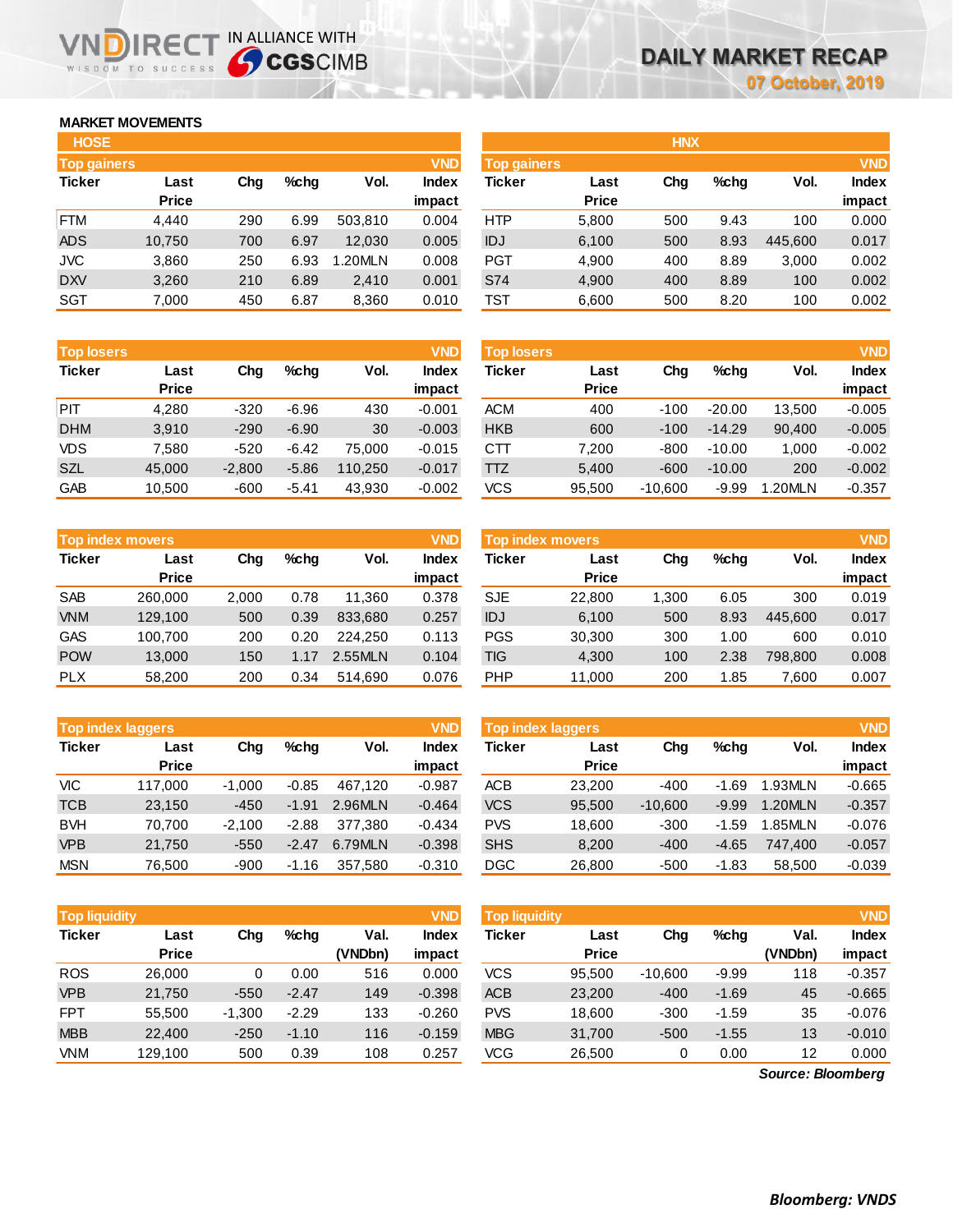## **FOREIGN ACTIVITIES**

WISDOM TO SUCCESS

 $R \in C$ 

IN ALLIANCE WITH

| <b>Volume (Mn'shs)</b> | <b>HOSE</b> | <b>HNX</b> | Value (VND'bn)        | <b>HOSE</b> | <b>HNX</b> |
|------------------------|-------------|------------|-----------------------|-------------|------------|
| <b>BUY</b>             | 7.7         | 0.9        | <b>BUY</b>            | 302.1       | 12.7       |
| % of market            | 4.4%        | 3.3%       | % of market           | 8.1%        | 2.9%       |
| <b>SELL</b>            | 11.0        | 0.9        | <b>SELL</b>           | 347.3       | 12.5       |
| % of market            | 6.3%        | 3.3%       | % of market           | 9.3%        | 2.8%       |
| <b>NET BUY (SELL)</b>  | (3.3)       |            | <b>NET BUY (SELL)</b> | (45.2)      | 0.2        |

*Source: HSX, HNX*





| <b>Volume (MIn'shs)</b> | <b>HOSE</b> | <b>HNX</b> | <b>Value (VND'bn)</b> | <b>HOSE</b> | <b>HNX</b>                  |
|-------------------------|-------------|------------|-----------------------|-------------|-----------------------------|
| <b>BUY</b>              | 2,789.7     | 183.8      | <b>BUY</b>            | 128,774.8   | 3,182.6                     |
| % of market             | 8.7%        | 2.9%       | % of market           | 17.3%       | 1.9%                        |
| <b>SELL</b>             | 2,927.0     | 231.2      | <b>SELL</b>           | 120,863.6   | 3,890.6                     |
| % of market             | $9.2\%$     | 3.7%       | % of market           | 16.3%       | 2.3%                        |
| <b>NET BUY (SELL)</b>   | (137.3)     | (47.4)     | <b>NET BUY (SELL)</b> | 7,911       | (708.0)<br>Source: HSX, HNX |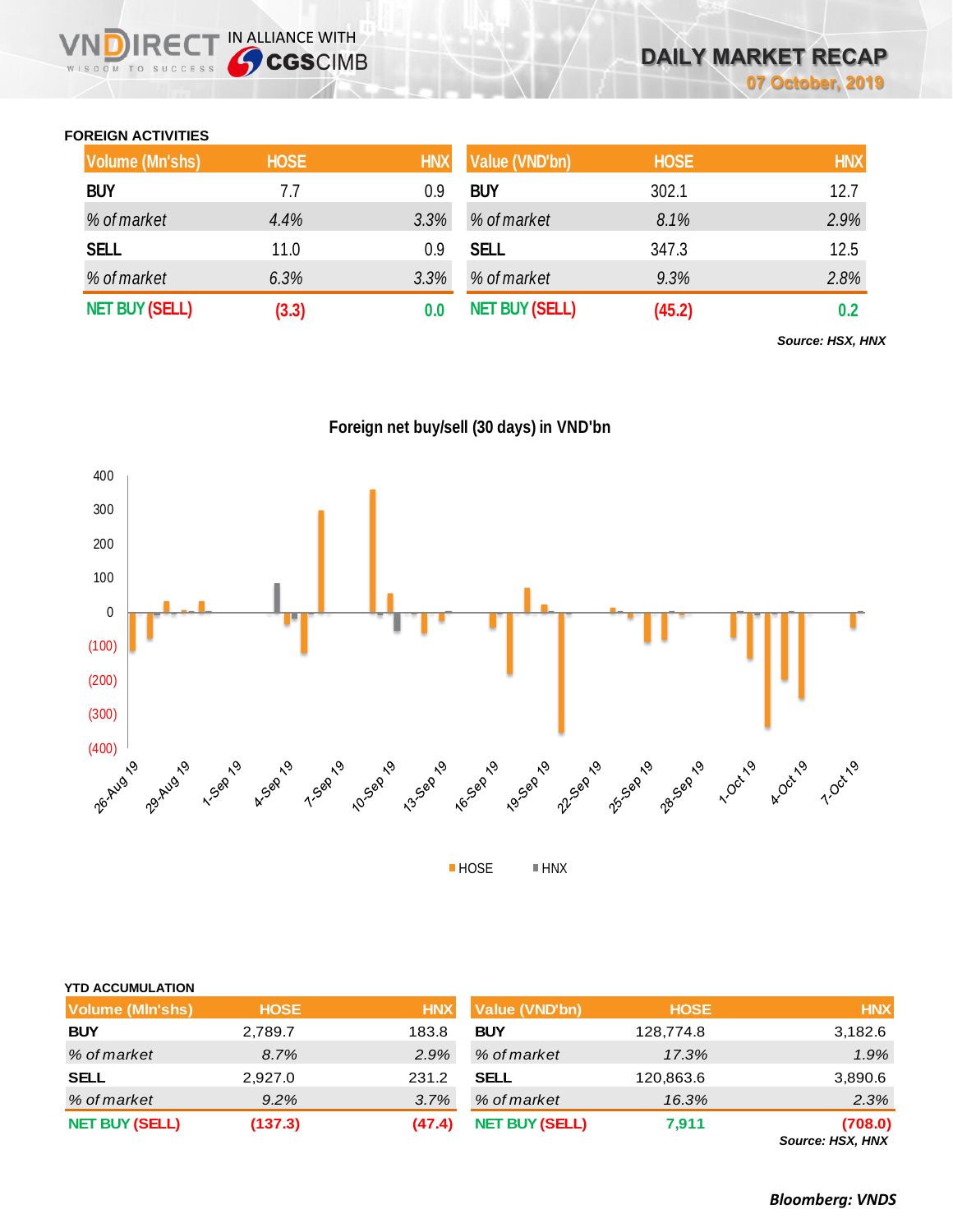## **FOREIGN ACTIVITIES**

WISDOM TO SUCCESS

**NDIRECT IN ALLIANCE WITH** 

|               |                                                 | <b>HOSE</b> |         |      |                 | <b>HNX</b>                                     |                      |           |         |       |                        |  |
|---------------|-------------------------------------------------|-------------|---------|------|-----------------|------------------------------------------------|----------------------|-----------|---------|-------|------------------------|--|
|               | Top buy by foreigners (value)                   |             |         |      | <b>VND'bn</b>   | <b>VND'bn</b><br>Top buy by foreigners (value) |                      |           |         |       |                        |  |
| <b>Ticker</b> | Chg<br>Value<br>$%$ chg<br>Last<br><b>Price</b> |             |         |      | Index<br>impact | Ticker                                         | Last<br><b>Price</b> | Chg       | %chg    | Value | <b>Index</b><br>impact |  |
| <b>VRE</b>    | 31.500                                          | $-400$      | $-1.25$ | 38.5 | $-0.275$        | <b>PVS</b>                                     | 18,600               | $-300$    | $-1.59$ | 5.8   | 0.000                  |  |
| <b>VIC</b>    | 117,000                                         | $-1,000$    | $-0.85$ | 34.0 | $-0.987$        | <b>VCS</b>                                     | 95,500               | $-10,600$ | $-9.99$ | 3.5   | 0.000                  |  |
| <b>VNM</b>    | 129.100                                         | 500         | 0.39    | 27.4 | 0.257           | <b>SHS</b>                                     | 8,200                | $-400$    | $-4.65$ | 1.0   | 0.000                  |  |
| <b>VHM</b>    | 89,000                                          | $-200$      | $-0.22$ | 25.7 | $-0.198$        | <b>TIG</b>                                     | 4,300                | 100       | 2.38    | 0.7   | 0.000                  |  |
| <b>VCB</b>    | 82,800                                          | $-200$      | $-0.24$ | 22.7 | $-0.219$        | <b>SDT</b>                                     | 4,000                | 0         | 0.00    | 0.6   | 0.000                  |  |

|               | Top sell by foreigners (value) |          |         |       | <b>VND'bn</b>          | Top sell by foreigners (value) |                      | <b>VND'bn</b> |         |       |                        |
|---------------|--------------------------------|----------|---------|-------|------------------------|--------------------------------|----------------------|---------------|---------|-------|------------------------|
| <b>Ticker</b> | Last<br><b>Price</b>           | Chg      | %chg    | Value | <b>Index</b><br>impact | <b>Ticker</b>                  | Last<br><b>Price</b> | Chg           | %chg    | Value | <b>Index</b><br>impact |
| <b>VRE</b>    | 31.500                         | $-400$   | $-1.25$ | 51.7  | $-0.275$               | <b>PVS</b>                     | 18,600               | $-300$        | $-1.59$ | 9.6   | 0.000                  |
| <b>VIC</b>    | 117.000                        | $-1,000$ | $-0.85$ | 37.8  | $-0.987$               | CEO                            | 9,900                | $-100$        | $-1.00$ | 1.4   | 0.000                  |
| VHM           | 89,000                         | $-200$   | $-0.22$ | 27.1  | $-0.198$               | <b>SDT</b>                     | 4.000                | 0             | 0.00    | 0.6   | 0.000                  |
| <b>HPG</b>    | 21,300                         | $-50$    | $-0.23$ | 24.4  | $-0.041$               | <b>VCS</b>                     | 95,500               | $-10.600$     | $-9.99$ | 0.4   | 0.000                  |
| <b>POW</b>    | 13,000                         | 150      | 1.17    | 19.3  | 0.104                  | <b>SHS</b>                     | 8,200                | $-400$        | $-4.65$ | 0.3   | 0.000                  |

|               | Top net buy by foreigners (value) |        |         |       | <b>VND'bn</b>          | Top net buy by foreigners (value) | <b>VND'bn</b>        |           |         |       |                        |
|---------------|-----------------------------------|--------|---------|-------|------------------------|-----------------------------------|----------------------|-----------|---------|-------|------------------------|
| <b>Ticker</b> | Last<br><b>Price</b>              | Chg    | %chg    | Value | <b>Index</b><br>impact | <b>Ticker</b>                     | Last<br><b>Price</b> | Chg       | %chg    | Value | <b>Index</b><br>impact |
| <b>VCB</b>    | 82,800                            | $-200$ | $-0.24$ | 15.0  | $-0.219$               | <b>VCS</b>                        | 95.500               | $-10.600$ | $-9.99$ | 3.1   | 0.000                  |
| <b>VNM</b>    | 129.100                           | 500    | 0.39    | 13.7  | 0.257                  | <b>SHS</b>                        | 8,200                | $-400$    | $-4.65$ | 0.7   | 0.000                  |
| <b>ROS</b>    | 26,000                            | 0      | 0.00    | 6.7   | 0.000                  | TIG                               | 4.300                | 100       | 2.38    | 0.7   | 0.000                  |
| <b>AST</b>    | 69.200                            | 2,400  | 3.59    | 5.6   | 0.032                  | <b>SHB</b>                        | 6.500                | 0         | 0.00    | 0.5   | 0.000                  |
| <b>BID</b>    | 40.400                            | $-100$ | $-0.25$ | 5.0   | $-0.101$               | <b>MBS</b>                        | 14,700               | $-100$    | $-0.68$ | 0.2   | 0.000                  |

| Top net sell by foreigners (value) |                      |          |         |         | <b>VND'bn</b>   | Top net sell by foreigners (value) |                      | <b>VND'bn</b> |         |         |                 |
|------------------------------------|----------------------|----------|---------|---------|-----------------|------------------------------------|----------------------|---------------|---------|---------|-----------------|
| <b>Ticker</b>                      | Last<br><b>Price</b> | Chg      | $%$ chg | Value   | Index<br>impact | Ticker                             | Last<br><b>Price</b> | Chg           | %chg    | Value   | Index<br>impact |
| <b>HPG</b>                         | 21.300               | -50      | $-0.23$ | $-14.3$ | $-0.041$        | <b>PVS</b>                         | 18.600               | $-300$        | $-1.59$ | $-3.81$ | 0.000           |
| <b>DIG</b>                         | 14,800               | 50       | 0.34    | $-14.3$ | 0.005           | <b>CEO</b>                         | 9,900                | $-100$        | $-1.00$ | $-1.40$ | 0.000           |
| <b>VRE</b>                         | 31.500               | $-400$   | $-1.25$ | $-13.2$ | $-0.275$        | <b>ART</b>                         | 1.900                | $-100$        | $-5.00$ | $-0.10$ | 0.000           |
| <b>POW</b>                         | 13,000               | 150      | 1.17    | $-10.3$ | 0.104           | <b>VNR</b>                         | 19.000               | $-200$        | $-1.04$ | $-0.03$ | 0.000           |
| <b>BVH</b>                         | 70.700               | $-2,100$ | $-2.88$ | $-8.8$  | $-0.434$        | TNG                                | 18.200               | $-200$        | $-1.09$ | $-0.01$ | 0.000           |

*7-Oct-19*

*Source: Bloomberg, HOSE, HNX*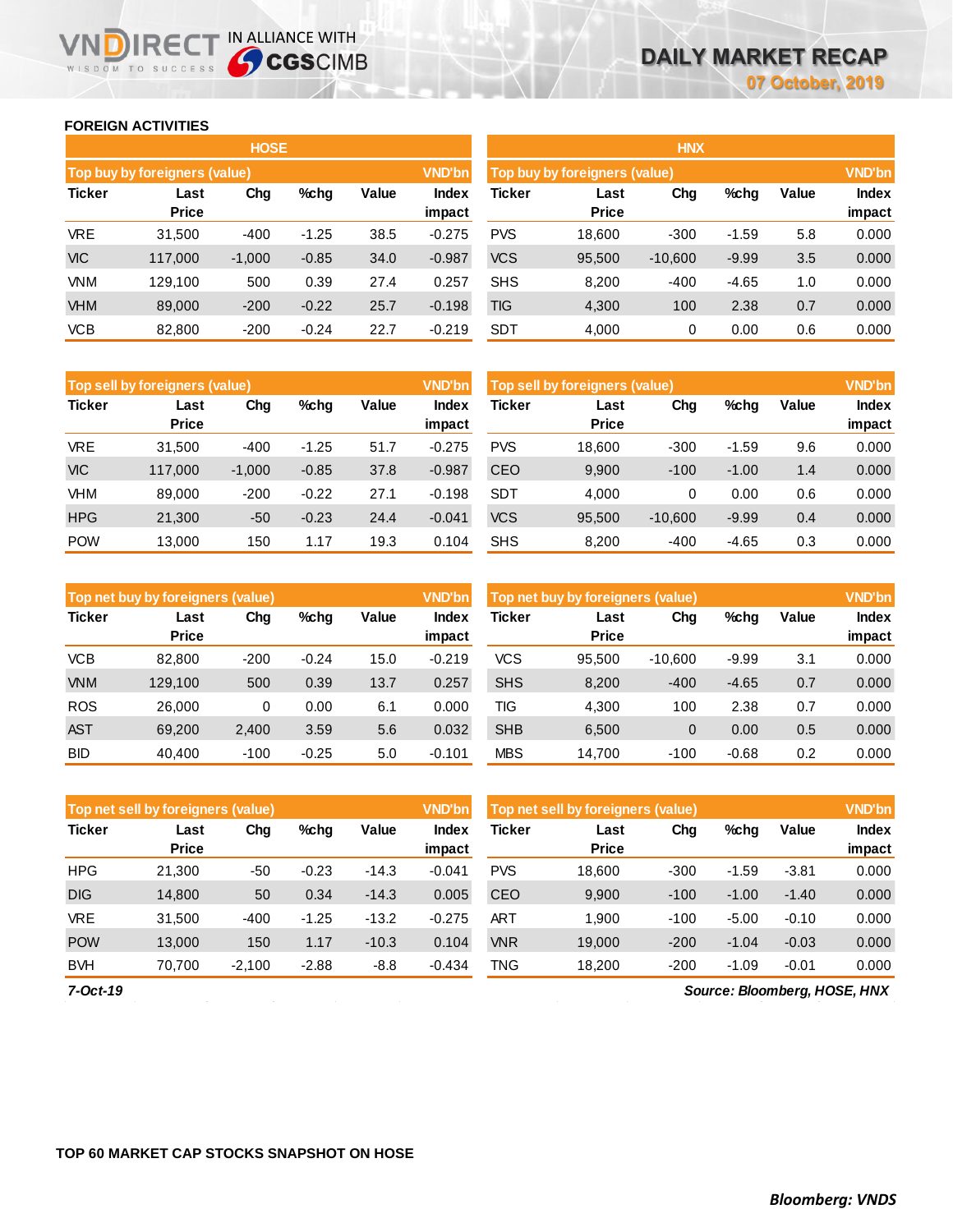# **DAILY MARKET RECAP**

| WISDOM TO SUCCESS      | <b>Sy CGS</b> CIMB |               |                  |                   |                |                                 |              | DAILY MARKET RECAP |                             |                          |                           |                  |              |
|------------------------|--------------------|---------------|------------------|-------------------|----------------|---------------------------------|--------------|--------------------|-----------------------------|--------------------------|---------------------------|------------------|--------------|
|                        |                    |               |                  |                   |                |                                 |              |                    |                             |                          |                           | 07 October, 2019 |              |
|                        |                    |               |                  |                   |                |                                 |              |                    |                             |                          |                           |                  |              |
| No. Ticker             | <b>Price</b>       |               | Price change (%) |                   |                | Mkt. Cap Outs. Vol. Float ratio |              |                    | Avail. Fil Ave. daily vol.  | P/E                      | P/B                       | <b>ROE</b>       | <b>ROA</b>   |
|                        | <b>VND</b>         | 1M            | 3M               | 6M                | <b>US\$mln</b> | <b>MIn'shs</b>                  | %            |                    | $% (30 \, \text{days-shs})$ | $\pmb{\chi}$             | $\boldsymbol{\mathsf{x}}$ | $\frac{9}{6}$    | $\%$         |
| 1 VIC VM               | 117,000            | $-3.4$        | 0.3              | 1.7               | 16,872         | 3,346                           | 53.4         | 21.7               | 362,624                     | 71.2                     | 4.7                       | 8.3              | 1.7          |
| 2 VCB VM               | 82,800             | 7.1           | 14.0             | 21.6              | 13,236         | 3,709                           | 25.2         | 6.2                | 811,936                     | 17.5                     | 4.0                       | 25.6             | 1.6          |
| 3 VHM VM               | 89,000             | 0.2           | 3.5              | $-3.9$            | 12,848         | 3,350                           | 30.3         | 33.9               | 454,812                     | 19.8                     | 6.9                       | 57.0             | 16.7         |
| 4 VNM VM               | 129,100            | 5.1           | 2.3              | $-5.3$            | 9,689          | 1,741                           | 46.2         | 41.0               | 844,867                     | 23.6                     | 7.9                       | 35.0             | 27.6         |
| 5 GAS VM               | 100,700            | $-0.1$        | $-2.8$           | $-3.0$            | 8,307          | 1,914                           | 4.2          | 45.3               | 322,817                     | 16.6                     | 4.3                       | 26.9             | 17.7         |
| 6 SAB VM               | 260,000            | $-2.3$        | $-7.1$           | 4.8               | 7,186          | 641                             | 10.4         | 36.6               | 19,356                      | 38.6                     | 9.5                       | 27.1             | 19.5         |
| 7 BID VM<br>8 MSN VM   | 40,400             | 6.3           | 23.2<br>$-10.0$  | 15.3<br>$-13.4$   | 5,953          | 3,419                           | 4.4          | 26.7<br>8.7        | 1,281,282                   | 19.3                     | 2.5                       | 13.7<br>15.6     | 0.5<br>5.7   |
| 9 TCB VM               | 76,500<br>23,150   | 3.4<br>4.3    | 8.4              | $-8.9$            | 3,854<br>3,489 | 1,169<br>3,497                  | 25.8<br>79.7 | 0.0                | 399,879<br>2,208,046        | 23.2<br>9.2              | 2.9<br>1.4                | 17.0             | 2.7          |
| 10 CTG VM              | 20,550             | 3.3           | $-2.8$           | $-6.2$            | 3,298          | 3,723                           | 35.5         | 0.0                | 2,311,024                   | 14.0                     | 1.1                       | 7.8              | 0.5          |
| 11 VRE VM              | 31,500             | $-7.6$        | $-11.9$          | $-12.0$           | 3,162          | 2,329                           | 100.0        | 17.3               | 2,111,728                   | 30.5                     | 2.6                       | 8.8              | 6.3          |
| 12 VJC VM              | 137,400            | 5.4           | 6.1              | 21.8              | 3,102          | 524                             | 51.5         | 10.1               | 666,486                     | 13.9                     | 5.3                       | 43.3             | 15.1         |
| 13 PLX VM              | 58,200             | $-4.0$        | $-9.8$           | $-5.2$            | 2,987          | 1,191                           | 8.9          | 6.7                | 354,315                     | 17.4                     | 3.4                       | 20.1             | 6.2          |
| 14 HPG VM              | 21,300             | $-0.5$        | $-4.5$           | $-14.8$           | 2,535          | 2,761                           | 52.1         | 11.1               | 4,505,689                   | 7.7                      | 1.3                       | 19.9             | 10.3         |
| 15 NVL VM              | 62,500             | 0.6           | 3.6              | 9.8               | 2,506          | 930                             | 31.5         | 31.2               | 446,401                     | 17.5                     | 2.9                       | 17.8             | 5.0          |
| 16 MWG VM              | 121,000            | 3.4           | 26.8             | 43.9              | 2,309          | 443                             | 89.6         | 0.0                | 795,289                     | 15.3                     | 5.1                       | 38.6             | 12.1         |
| 17 VPB VM              | 21,750             | 6.9           | 12.1             | 8.5               | 2,303          | 2,457                           | 69.2         | 0.0                | 2,458,698                   | 7.3                      | 1.4                       | 20.6             | 2.3          |
| 18 MBB VM              | 22,400             | 7.0           | 13.6             | 9.2               | 2,204          | 2,282                           | 77.3         | 0.0                | 5,301,129                   | 7.5                      | 1.5                       | 21.7             | 1.9          |
| 19 BVHVM               | 70,700             | $-6.4$        | $-14.7$          | $-24.5$           | 2,136          | 701                             | 27.9         | 23.7               | 186,994                     | 47.0                     | 3.2                       | 6.8              | 0.9          |
| 20 HVN VM              | 32,650             | $-4.8$        | $-22.6$          | <b>N/A</b>        | 1,996          | 1,418                           | 2.7          | 20.1               | 452,978                     | 18.7                     | 2.6                       | 13.4             | 2.7          |
| 21 FPT VM              | 55,500             | 4.9           | 19.1             | 27.7              | 1,622          | 678                             | 76.4         | 0.0                | 1,775,512                   | 12.8                     | 2.8                       | 23.4             | 10.4         |
| 22 POW VM              | 13,000             | 1.6           | $-11.6$          | $-15.6$           | 1,312          | 2,342                           | 88.5         | 34.5               | 970,273                     | 15.8                     | 1.2                       | 7.8              | 3.2          |
| 23 HDB VM              | 27,400             | 7.5           | 4.4              | $-6.3$            | 1,158          | 981                             | 72.6         | 5.6                | 1,633,142                   | 9.5                      | 1.7                       | 19.1             | 1.4          |
| 24 EIB VM              | 16,900             | 0.0           | $-7.9$           | $-3.4$            | 896            | 1,229                           | 94.0         | 0.0                | 106,659                     | 38.9                     | 1.3                       | 3.5              | 0.3          |
| 25 STB VM<br>26 TPB VM | 10,500<br>22,300   | 3.4<br>$-0.4$ | $-7.9$<br>$-3.5$ | $-14.3$<br>$-1.8$ | 816<br>794     | 1,804<br>827                    | 93.8<br>69.8 | 11.0<br>0.0        | 3,416,708<br>279,816        | 8.7<br>8.3               | 0.7<br>1.6                | 8.8<br>21.8      | 0.5<br>1.7   |
| 27 PNJ VM              | 79,000             | $-2.5$        | 6.0              | 4.8               | 758            | 223                             | 73.1         | 0.0                | 565,511                     | 16.7                     | 4.3                       | 27.9             | 17.8         |
| 28 BHN VM              | 75,600             | $-13.1$       | $-17.8$          | $-7.8$            | 755            | 232                             | 0.9          | 31.4               | 5,273                       | 34.5                     | 3.8                       | 11.7             | 5.5          |
| 29 HNG VM              | 15,200             | $-11.4$       | $-15.1$          | $-0.7$            | 726            | 1,109                           | 36.7         | 48.5               | 592,462                     | <b>N/A</b>               | 1.4                       | $-13.9$          | $-4.8$       |
| 30 ROS VM              | 26,000             | $-4.1$        | $-11.4$          | $-17.9$           | 636            | 568                             | 27.0         | 46.5               | 15,668,960                  | 72.4                     | 2.5                       | 3.5              | 1.9          |
| 31 KDH VM              | 25,200             | 5.9           | 8.2              | 0.5               | 591            | 544                             | 80.9         | 3.0                | 345,865                     | 17.0                     | 2.0                       | 11.9             | 7.9          |
| 32 DHG VM              | 91,800             | $-1.4$        | $-13.0$          | $-22.9$           | 517            | 131                             | 5.6          | 45.7               | 7,555                       | 19.9                     | 3.9                       | 20.2             | 15.2         |
| 33 REE VM              | 37,000             | 4.1           | 10.9             | 14.4              | 494            | 310                             | 84.4         | 0.0                | 1,049,456                   | 7.0                      | $1.2$                     | 18.1             | 10.1         |
| 34 GEX VM              | 22,200             | 6.5           | 18.7             | 7.3               | 467            | 488                             | 78.0         | 32.2               | 581,329                     | 9.9                      | 1.8                       | 19.1             | 6.1          |
| 35 SSI VM              | 21,100             | 0.0           | $-16.8$          | $-23.3$           | 462            | 508                             | 63.2         | 43.0               | 1,854,042                   | 10.6                     | 1.1                       | 10.9             | 4.2          |
| 36 SBT VM              | 17,800             | 5.6           | 3.8              | $-5.6$            | 403            | 525                             | 28.7         | 94.0               | 1,299,072                   | 32.9                     | 1.6                       | 4.9              | 1.9          |
| 37 DXG VM              | 16,200             | 6.2           | 12.6             | $-11.6$           | 369            | 520                             | 77.7         | 2.5                | 2,195,718                   | 5.5                      | 1.3                       | 27.0             | 9.2          |
| 38 PDR VM              | 26,100             | $-1.5$        | $-1.7$           | 12.1              | 369            | 328                             | 37.2         | 41.7               | 682,832                     | 13.3                     | 2.3                       | 19.2             | 5.7          |
| 39 VGC VM              | 19,000             | $-1.6$        | $-6.9$           | <b>N/A</b>        | 367            | 448                             | 19.8         | 35.5               | 396,244                     | 14.3                     | 1.3                       | 9.1              | 3.4          |
| 40 PPC VM              | 26,050             |               | $4.2 - 16.0$     | 3.0               | 360            | 321                             | 24.6         | 33.5               | 285,228                     | 8.4                      | 1.4                       | 17.2             | 13.2         |
| 41 TCH VM<br>42 SCS VM | 23,600<br>164,000  | 7.0<br>4.5    | 10.5<br>2.6      | 1.5<br>$2.5\,$    | 359<br>356     | 353<br>50                       | 50.0<br>99.1 | 42.0               | 1,442,797<br>14,049         | 31.4                     | 1.8                       | 5.9              | 4.4          |
| 43 PHR VM              | 59,700             | 1.0           | $-1.5$           | 12.9              | 349            | 135                             | 33.0         | 28.1<br>42.3       | 546,792                     | 21.3<br>13.7             | 11.0<br>3.0               | 48.6<br>21.4     | 43.6<br>11.8 |
| 44 GMD VM              | 27,000             | $-4.3$        | $-0.6$           | 0.0               | 346            | 297                             | 82.2         | 0.0                | 583,470                     | 14.3                     | 1.3                       | 9.4              | 6.1          |
| 45 LGC VM              | 39,000             | $-10.8$       | 15.6             | 37.3              | 324            | 193                             | 0.6          | 4.0                | 1,337                       | 25.5                     | 2.6                       | 10.9             | 2.9          |
| 46 VHC VM              | 80,000             | 0.3           | $-9.1$           | $-11.1$           | 319            | 92                              | 37.9         | 65.2               | 134,640                     | 4.2                      | 1.6                       | 45.2             | 30.4         |
| 47 NLG VM              | 28,600             | 1.8           | 7.1              | 7.9               | 308            | 250                             | 61.9         | 0.0                | 565,903                     | 8.2                      | 1.6                       | 19.2             | 8.7          |
| 48 PVD VM              | 16,800             | $-5.9$        | $-0.9$           | $-5.2$            | 305            | 421                             | 49.5         | 26.3               | 2,653,096                   | 13.7                     | 0.5                       | 4.0              | 2.5          |
| 49 KBC VM              | 14,950             | $-3.5$        | $-2.6$           | $-1.0$            | 303            | 470                             | 71.4         | 23.8               | 1,810,418                   | 8.1                      | 0.7                       | 9.7              | 5.3          |
| 50 CTD VM              | 91,200             | $-6.0$        | $-13.3$          | $-35.2$           | 300            | 76                              | 67.4         | 0.1                | 35,281                      | 6.7                      | 0.9                       | 13.4             | 7.1          |
| 51 NT2 VM              | 23,800             | $-5.6$        | $-12.5$          | $-12.5$           | 295            | 288                             | 32.3         | 29.1               | 341,397                     | 10.6                     | 1.7                       | 16.9             | 7.4          |
| 52 HCM VM              | 22,400             | 5.7           | $-8.9$           | $-18.8$           | 295            | 306                             | 57.3         | 43.8               | 1,128,543                   | 15.6                     | 1.6                       | 11.1             | 6.7          |
| 53 VPI VM              | 41,100             | $-0.8$        | $-2.1$           | 1.5               | 283            | 160                             | 100.0        | 41.7               | 271,848                     | 15.6                     | 2.9                       | 20.6             | 8.1          |
| 54 CII VM              | 24,450             | 19.0          | 9.2              | $-3.0$            | 261            | 248                             | 86.2         | 18.2               | 722,772                     | 63.2                     | 1.2                       | 1.9              | 0.4          |
| 55 HT1 VM              | 15,600             | 0.6           | $-1.0$           | $-3.7$            | 257            | 382                             | 99.9         | 42.7               | 99,751                      | 9.4                      | 1.1                       | 11.7             | 6.0          |
| 56 DPM VM              | 14,200             | 6.4           | $-8.1$           | $-23.7$           | 240            | 391                             | 36.7         | 29.9               | 398,365                     | 16.7                     | 0.7                       | 5.0              | 3.5          |
| 57 GEG VM              | 27,100             | <b>N/A</b>    | N/A              | <b>N/A</b>        | 238            | 204                             | 58.5         | 13.0               | 176,291                     | 25.1                     | 2.4                       | 7.8              | 4.8          |
| 58 VCIVM<br>59 HPX VM  | 33,600<br>26,700   | 4.0           | 6.0              | $-10.8$<br>6.2    | 238<br>230     | 164                             | 66.0         | 61.7               | 44,000                      | 6.6                      | 1.5                       | 24.7             | 12.7         |
| 60 PAN VM              | 29,000             | 0.8<br>0.2    | 1.9<br>$-1.0$    | $-22.1$           | 213            | 200<br>170                      | 90.3<br>58.8 | 35.2<br>3.8        | 398,082<br>10,574           | 11.9<br>14.9             | 2.1<br>1.3                | 19.3<br>10.1     | 6.4<br>3.7   |
|                        |                    |               |                  |                   |                |                                 |              |                    |                             | <b>Source: Bloomberg</b> |                           | 7 Oct            |              |

**VNDIRECT IN ALLIANCE WITH**